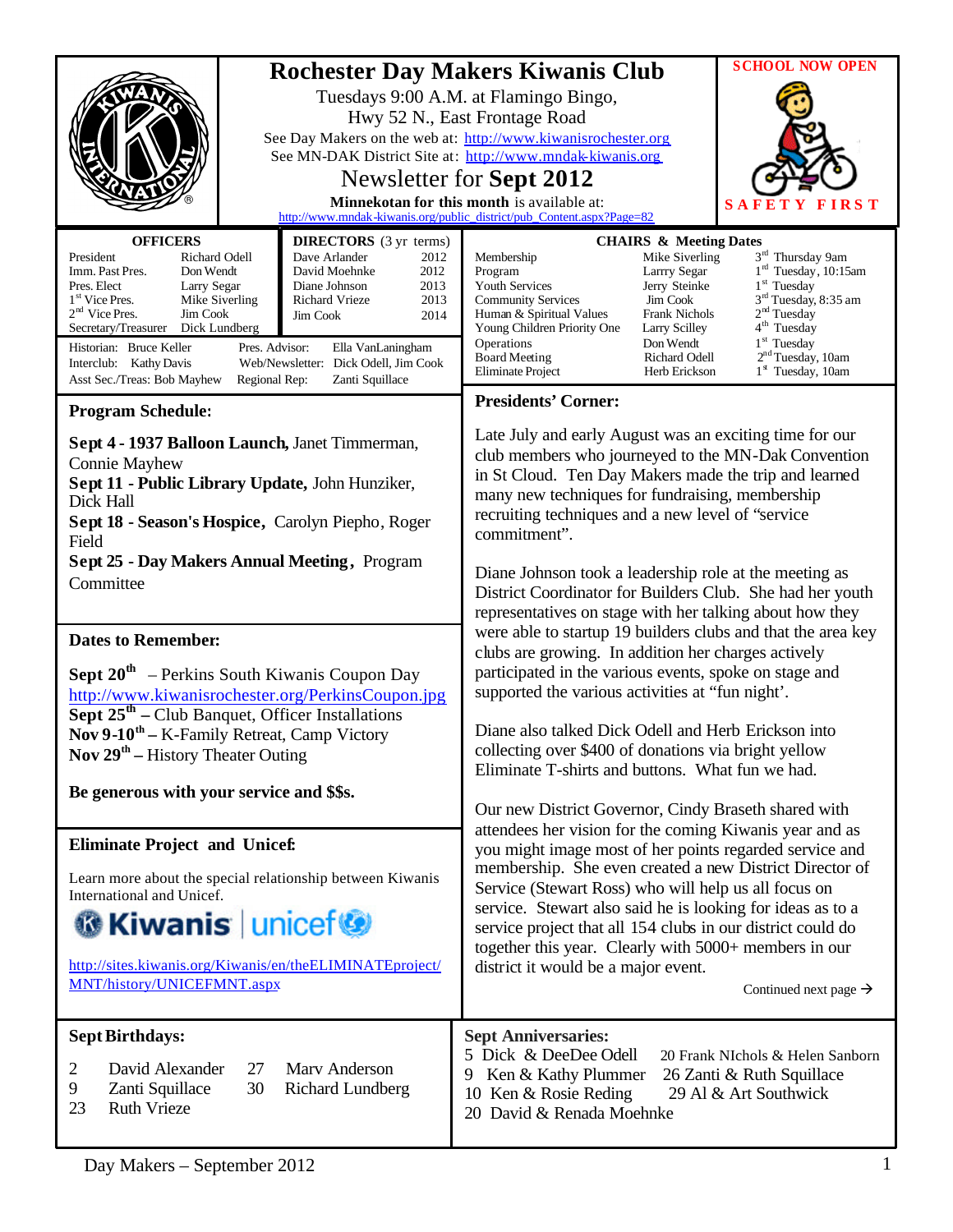### **Secretary/Treasurer's Report – Aug 2012**

| <b>Bank Balance 7/31/12:</b>   | \$14,874.42           |
|--------------------------------|-----------------------|
| <b>Administrative Account:</b> | \$11,112.07           |
| Service Account:               | \$1,738.39            |
| Hockey/YCPO:                   | 613.94<br>S.          |
| <b>Bike Repair:</b>            | 34.02<br>$\mathbf{s}$ |
| <b>K-Family Funds</b>          | \$1,376.00            |

**Day Makers on leave:**Don Cain, Judy Lien

**July Service Hour Statistics:** 725 hours by 44 members, 49% Participation.

### **August 21 Board Meeting Summary:**

The board discussed how to fill out next year's slate of officers considering the resignation of President Elect Larry Segar. Two options were considered and one was preferred and approved. Further discussion followed, and it was decided to call a specia l board meeting on August 28, 2012 to reconsider this action, and make a final decision.

Diane Johnson has laid the groundwork for a Builders Club at Golden Hill School. This is a big opportunity for our club with possible financial and volunteer partnership with Rochester Sunrisers. The startup cost is \$460.00, and the ongoing cost is \$150.00/year. The board approved submitting the application and necessary funds so that Builders Club will be ready to go when school starts with our club picking up the cost, if necessary.

Budget input from committees for 2012/2013 was due at this meeting. If no input was received, the current year's income and expenses will be used to generate the budget, which must be approved at the September board meeting.

### **COMMITTEE REPORTS**

**Membership-** The committee's patriotic button Eliminate fundraiser is ongoing. The club needs two new members by September  $30<sup>th</sup>$  in order to qualify as a distinguished club.

**Program-** Completed the annual picnic successfully. The committee is now planning our annual banquet meeting. Sept programs are scheduled.

**Public Relations-** The Post Bulletin has made changes that will allow the club more opportunities for publicity. We will continue to pursue getting our events on radio and TV.

Continued Next Column  $\rightarrow$ 

**Secy/Treausrer's Report:** Continued **Human & Spiritual Values-** Book collection for women's prison may be a go. More information to follow.

**Eliminate-** Sales of Kwik Trip Cards are going well and more fundraisers are planned.

#### **August 28 Board Meeting Summary:**

The board rejected the action taken at the August 21, 2012 board meeting concerning the slate of officers for the 2012/2013 Kiwanis year.

The board discussed, again, how to fill out next year's slate of officers considering the resignation of current President Elect Larry Segar. The board approved that the following slate of officers be named for the 2012/2013 Kiwanis year:

| • President:        | Mike Siverling     |
|---------------------|--------------------|
| • President Elect:  | Jim Cook           |
| $\bullet$ First VP: | <b>Judy Zierdt</b> |
| • Second VP:        | To be Nominated    |

• Imm. Past Pres: Dick Odell

The club, at its next meeting on September 4, 2012, will be asked to vote on this slate of officers.

President Dick Odell named Jack Zierdt as head of a nominating committee to find candidates for the office of Second Vice President and one director to replace Jim Cook.

# Richard Lundberg, Secy/Treasurer

**Presidents Corner:** (continued from page 1)

However, last month was a sad month for Day Makers as we lost 3 members in two weeks. Paul Sodt, Bill Dunnette and Frank Vondrashek were great members and they will be sorely missed. We now need to let those families know that we are here to help if needed as they struggle with their loss.

And finally, as this is my last "President's Corner" as President of Day Makers, I would like to thank all those Day Makers who grasped the Principles of Kiwanis this year and dedicated themselves to the "altruistic service" principle. This year was a "stretch year" for the club and most members stepped up to the challenge and helped get our "ducks in a row" in many areas like our youth SLP , fund raising and our community service projects.

Most of you willingly accepted those challenges when you were asked and I am very grateful for your support and your service. You all made my job so rewarding this year. Richard Odell, President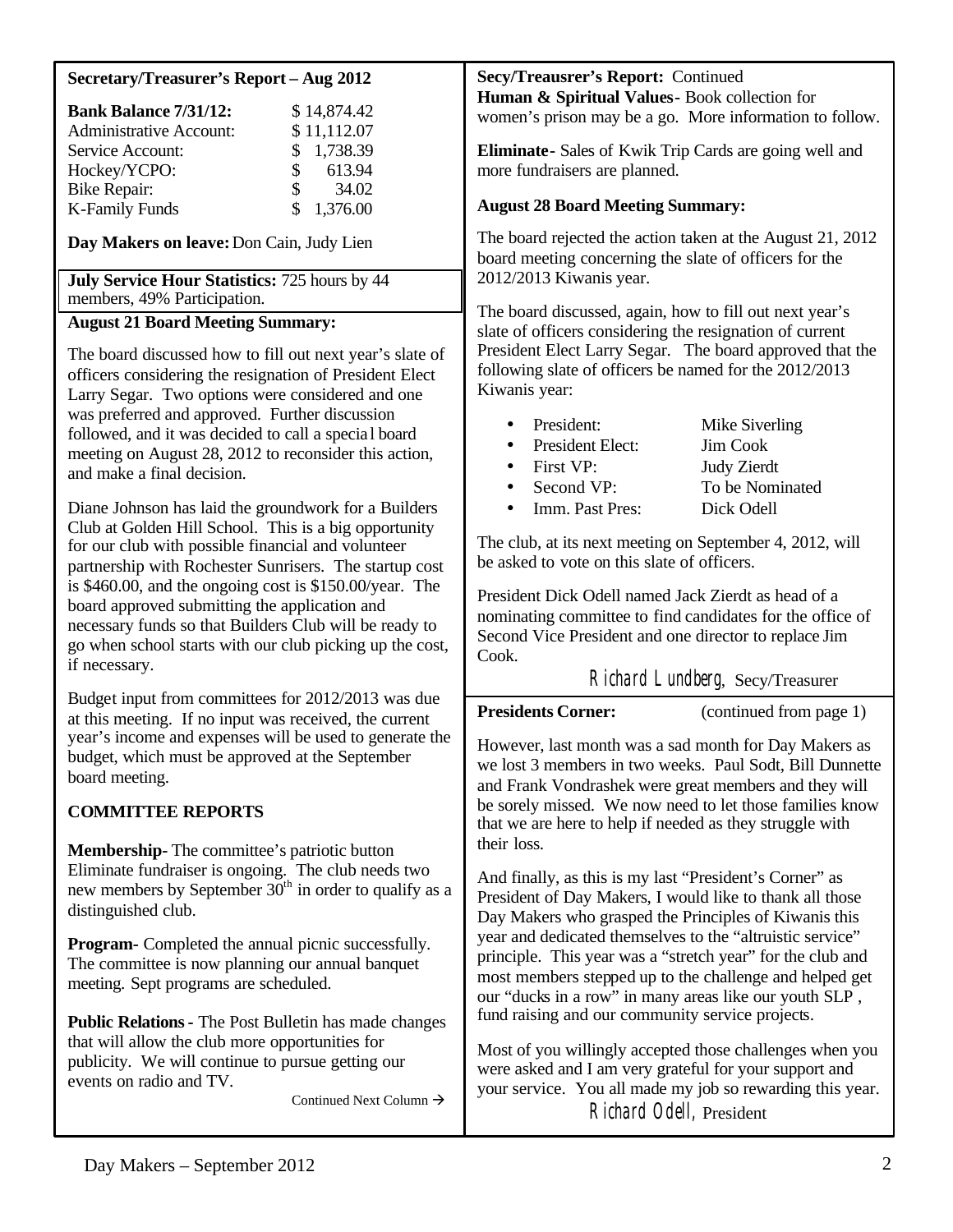# **Mended Little Hearts Dolls:**

A huge "Thank You" to the Ron and Sara King family!

They (and their 8 grandchildren) are pulling together and are helping by cutting out & sewing together Kiwanis Dolls for the November K-Family Retreat at Camp Victory.

Here are Jenak, Elizabeth and Naree making the dolls with their Grandmother Sara for Mended Little Hearts.



Sara has even enlisted help from other quilter friends.



At our K-Family Retreat our youth will be stuffing & sewing the dolls together as a service project.

This will help our Cady Severson with her Key Club Governors' Project. Cady's goal is 500 hospital bags filled for Mending Little Hearts. Link to MLH web: <http://rochester.mendedlittlehearts.net/>



A Program of The Mended Hearts, Inc.<br>Also, a big thank you to all our Day Makers that have donated money & washable markers that will be used with our Kiwanis dolls project !

Sara King and Diane Johnson

# **MN-Dak Key Club Web Site:**

Well, the Key Club'ers have pleasantly surprised us all again…they put up a new MN-Dak District wide web site in less than a month. Be sure and check it out at: <http://minndakkeyclub.org/>

To see what the MN-Dak Key Club Governor Cady Severson is saying go to: [http://minndakkeyclub.org/storage/K%20Fam%20Newsl](http://minndakkeyclub.org/storage/K%20Fam%20Newsletter.docx) etter.docx



It just goes to show what a little youthful enthusiasm and skill can do with a little focused direction.

"Hello all! My name is Katherine Lundquist and I am the Lieutenant Governor for region 7B for the 2012-2013 Key Club year." Katherine has already posted 3 summer month newsletters on her web page detailing what she is hoping her Region 7B clubs will accomplish in the coming Key Club year. You go girl…! Web page at: <http://minndakkeyclub.org/region-7b/>

As a club newsletter editor and web master who understands the challenges of publishing, let me congratulate Jake Stibbe (Fargo, bulletin editor) and Kelsey Fitterer (Rochester, webmaster) as they are really pulling everything together quickly to improve communications across the MN-Dak District SLPs. <http://minndakkeyclub.org/executive-board/>

They have even posted all of the responsibilities for each of their officers …. Club Officer Responsibilities

- ~ **President Duties** (3 pages)
- ~ **Vice-President Duties** (1 page)
- ~ **Secretary Duties** (1 page)
- ~ **Treasurer Duties** (3 pages)
- ~ **Editor Duties** (3 pages)

It looks to me that they got that about right…check it out. <http://minndakkeyclub.org/>

Jake and Kelsey are really pushing the technology and they have already posted 313 photos for one of their big events. They are on the move and making a difference. Great job.

Richard Odell